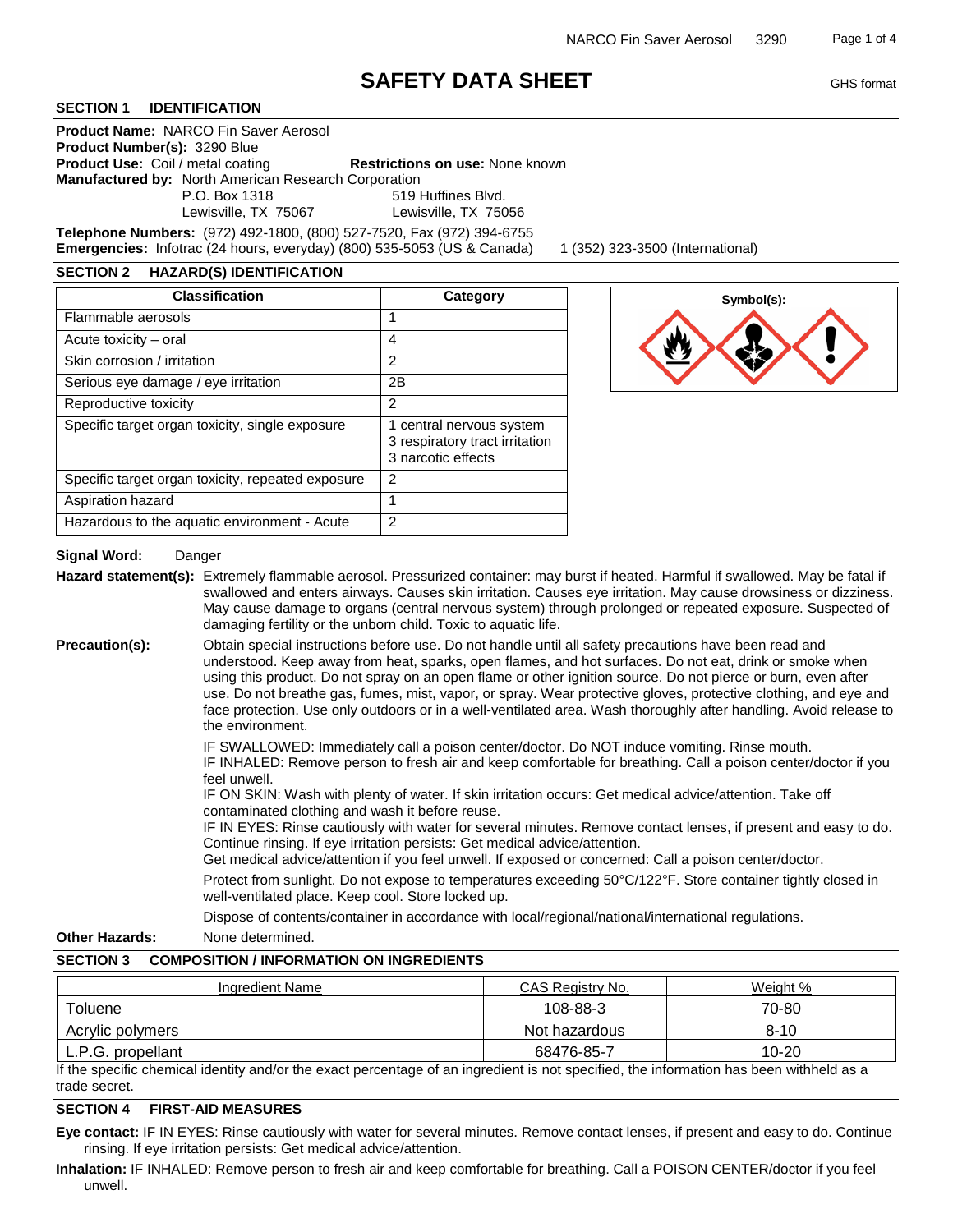**Skin contact:** IF ON SKIN: Wash with plenty of water. If skin irritation occurs: Get medical advice/attention. Take off contaminated clothing and wash it before reuse.

**Ingestion:** IF SWALLOWED: Immediately call a poison center/doctor. Do NOT induce vomiting. Rinse mouth.

**Most important symptoms/effects:** Irritation. Drowsiness and dizziness. Prolonged exposure may cause chronic effects.

### **Indication of immediate medical attention and special treatment needed, if necessary:**

**Notes to physician:** Treat symptomatically.

**Specific treatments:** Show this safety data sheet to the doctor in attendance.

# **SECTION 5 FIRE-FIGHTING MEASURES**

### **Suitable (and unsuitable) extinguishing media:**

Water spray. Water fog. Foam. Dry chemical powder. Carbon dioxide (CO2). Do not use a solid water stream as it may scatter and spread fire.

### **Specific hazards arising from the chemical:**

Vapor may cause flash fire. Vapors can flow along surfaces to distant ignition source and flash back. Sensitive to static discharge. **Special protective equipment for fire-fighters:** Use appropriate equipment for surrounding fire.

### **SECTION 6 ACCIDENTAL RELEASE MEASURES**

**Personal precaution, protective equipment and emergency procedures:** Keep unnecessary personnel away. ELIMINATE all ignition sources (no smoking, flares, sparks or flames in immediate area). Extinguish all flames in the vicinity. Keep combustibles (wood, paper, oil, etc.) away from spilled material. Keep upwind. Keep out of low areas. Ventilate closed spaces before entering. Do not touch damaged containers or spilled material unless wearing appropriate protective clothing. See Section 8 of the SDS for Personal Protective Equipment.

### **Methods and materials for containment and cleaning-up:**

Large Spills: Stop the flow of material, if this is without risk. Dike the spilled material, where this is possible.

Small Spills: Use a non-combustible material like vermiculite, sand or earth to soak up the product and place into a container for later disposal. Cover with plastic sheet to prevent spreading. Collect spillage. Following product recovery, flush area with water. Prevent product from entering drains. Do not allow material to contaminate ground water system. Clean surface thoroughly to remove residual contamination. Wipe up with absorbent material (e.g. cloth, fleece).

Prevent entry into waterways, sewers, basements or confined areas. Stop leak if you can do so without risk. This material is a water pollutant and should be prevented from contaminating soil or from entering sewage and drainage systems and bodies of water. Dike the spilled material, where this is possible. Eliminate all ignition sources (no smoking, flares, sparks, or flames in immediate area). Absorb spill with vermiculite or other inert material, then place in a container for chemical waste. Clean surface thoroughly to remove residual contamination. Should not be released into the environment. Do not allow material to contaminate ground water system. Prevent product from entering drains.

# **SECTION 7 HANDLING AND STORAGE**

**Precautions for safe handling:** Eliminate sources of ignition. Avoid spark promoters. Wear personal protective equipment. Do not breathe gas/fumes/vapor/spray. Avoid contact with eyes, skin, and clothing. Do not taste or swallow. Avoid prolonged exposure. Use only with adequate ventilation. Wash thoroughly after handling. The product is extremely flammable, and explosive vapor/air mixtures may be formed even at normal room temperatures. DO NOT handle, store or open near an open flame, sources of heat or sources of ignition. Protect material from direct sunlight. Take precautionary measures against static discharges. All equipment used when handling the product must be grounded. Use non-sparking tools and explosion-proof equipment. When using, do not eat, drink or smoke. Avoid release to the environment.

**Conditions for safe storage, including any incompatibilities:** KEEP OUT OF REACH OF CHILDREN. Store locked up. Keep tightly closed in original container. Flammable liquid storage. Do not handle or store near an open flame, heat or other sources of ignition. This material can accumulate static charge which may cause spark and become an ignition source. Keep container tightly closed in a cool, well-ventilated place. Keep away from food, drink and animal feedingstuffs.

# **SECTION 8 EXPOSURE CONTROLS / PERSONAL PROTECTION**

| Chemical name | <u>CAS</u> | <b>OSHA PEL</b>                  | <b>ACGIH TLV</b> | <b>NIOSH REL</b>                                                          |
|---------------|------------|----------------------------------|------------------|---------------------------------------------------------------------------|
| Toluene       | 108-88-3   | TWA: 200 ppm<br>Ceiling: 300 ppm | TWA: 20 ppm      | TWA: 375 mg/m <sup>3</sup> 100 ppm<br>STEL: 560 mg/m <sup>3</sup> 150 ppm |

**Appropriate engineering controls:** Provide adequate general and local exhaust ventilation. Use process enclosures, local exhaust ventilation, or other engineering controls to control airborne levels below recommended exposure limits. Use explosion-proof equipment.

# **Individual protection measures (PPE):**

Consult supervisor for special handling instructions. Avoid contact with eyes. Avoid contact with skin. Keep away from food and drink. Wash hands before breaks and immediately after handling the product. Provide eyewash station and safety shower. Handle in accordance with good industrial hygiene and safety practice.

**Eye protection:** Chemical Wear safety glasses. If splash potential exists, wear full face shield or chemical goggles.

**Hand protection:** Wear suitable protective gloves.

**Skin and body protection:** If major exposure is possible, wear suitable protective clothing and footwear.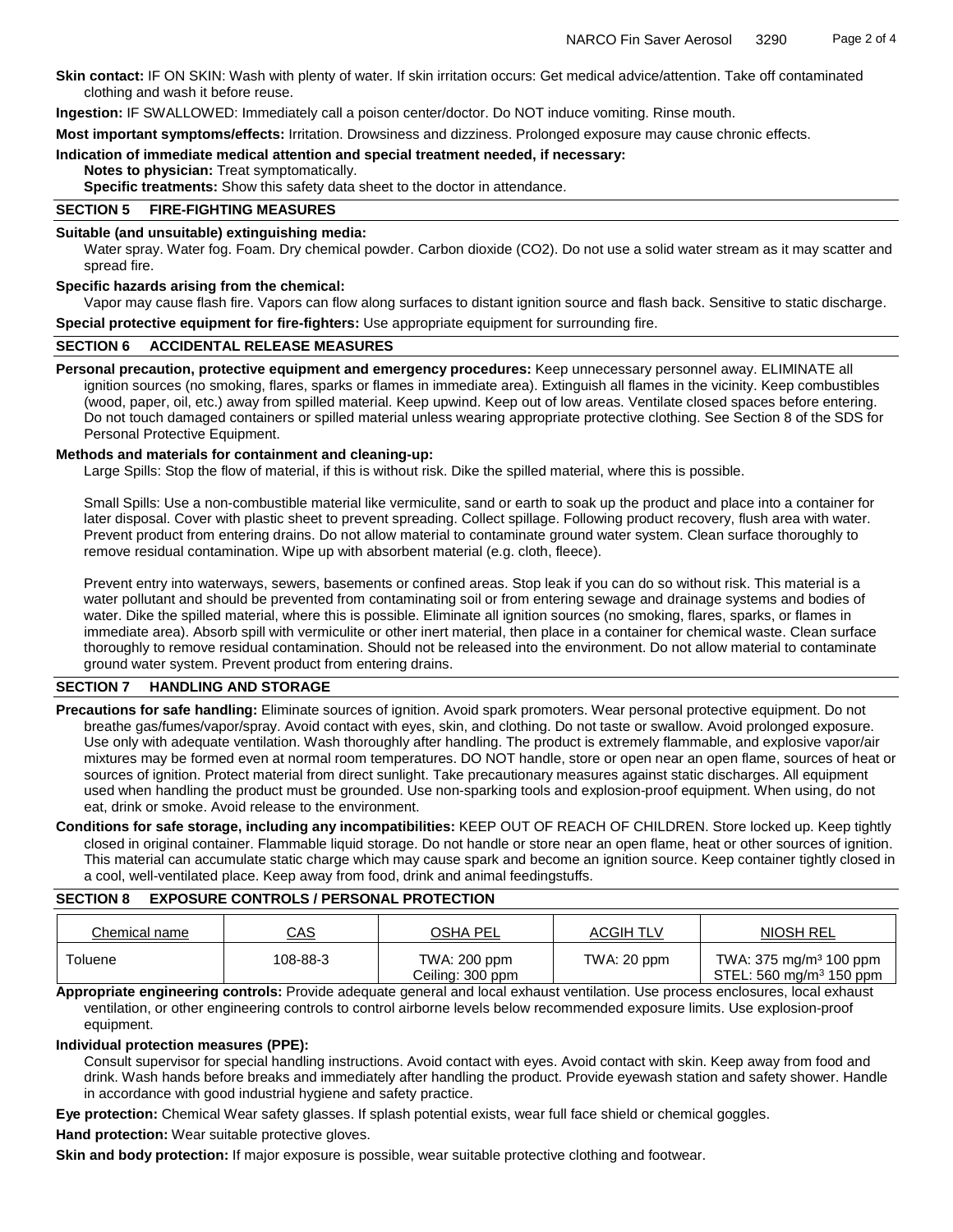**Respiratory Protection:** In case of insufficient ventilation, wear suitable respiratory equipment. A respiratory protection program that meets OSHA's 29 CFR 1910.134 and ANSI Z88.2 requirements must be implemented whenever workplace conditions warrant use of a respirator.

| Appearance                                    | <b>Blue liquid</b>         | U/L flammability or explosive limits   | $\overline{Flam}$ L – 1.2%<br>Flam $U - 7.1%$ |
|-----------------------------------------------|----------------------------|----------------------------------------|-----------------------------------------------|
| Odor                                          | Sweet / Pungent            | Vapor pressure                         | Not determined                                |
| Odor threshold<br>Not determined              |                            | Vapor density                          | 3.14                                          |
| pH                                            | Not applicable             | Relative density (specific gravity)    | Not determined                                |
| 42°F (5.56°C)<br>Melting point/freezing point |                            | Solubility(ies)                        | Very slightly<br>soluble                      |
| Initial boiling point and boiling range       | 230°F (110°C)              | Partition coefficient: n-octanol/water | Not determined                                |
| Flash point                                   | 40°F (4.8°C) closed cup    | Auto-ignition temperature              | 996°F (535°C)                                 |
| Evaporation rate                              | 2 (n-butyl acetate = $1$ ) | Decomposition temperature              | Not determined                                |
| Flammability (solid, gas)                     | Not determined             | Viscosity                              | Not determined                                |

# **SECTION 9 PHYSICAL AND CHEMICAL PROPERTIES**

# **SECTION 10 STABILITY AND REACTIVITY**

**Reactivity:** Stable under normal conditions.

**Chemical stability:** Stable under normal temperature conditions and recommended use.

**Possibility of hazardous reactions:** Hazardous polymerization does not occur.

**Conditions to Avoid:** Heat, flames and sparks. Ignition sources. Contact with incompatible materials. Do not pressurize, cut, weld, braze, solder, drill, grind or expose empty containers to heat, flame, sparks, static electricity, or other sources of ignition; they may explode and cause injury or death.

**Incompatible materials:** Strong oxidizing agents. Reducing agents. Acids. Alkalis.

**Hazardous decomposition products:** No hazardous decomposition products are known.

### **SECTION 11 TOXICOLOGICAL INFORMATION**

### **Information on likely routes of exposure:**

**Ingestion:** Harmful if swallowed. May be fatal if swallowed and enters airways.

**Inhalation:** May cause drowsiness or dizziness. May cause damage to organs (Central nervous system) through prolonged or repeated exposure.

**Eye contact:** Causes eye irritation.

**Skin contact:** Causes skin irritation.

**Symptoms related to the physical, chemical and toxicological characteristics:** Irritation. Drowsiness and dizziness. May cause damage to organs (Central nervous system) through prolonged or repeated exposure.

# **Numerical measure of toxicity, component information:**

| Chemical name | CAS      | Oral LD <sub>50</sub> | Dermal $LD_{50}$ | Inhalation $LC_{50}$                |
|---------------|----------|-----------------------|------------------|-------------------------------------|
| Toluene       | 108-88-3 | 636 mg/kg (rat)       | ml/kg (rabbit)   | 49,000 mg/m <sup>3</sup><br>4 hours |

**Acute toxicity:** Harmful if swallowed - may enter lungs if swallowed or vomited.

**Skin corrosion/irritation:** Causes skin irritation.

**Serious eye damage/irritation:** Causes eye irritation.

**Respiratory sensitization:** Not assigned.

**Skin sensitization:** Not assigned.

**Germ cell mutagenicity:** Not assigned.

**Carcinogenicity:** This material is not classified as a carcinogen by IARC, ACGIH, NTP or OSHA.

IARC Monographs. Overall Evaluation of Carcinogenicity: Toluene (CAS 108-88-3): 3 Not classifiable as to carcinogenicity to humans.

**Reproductive Toxicity:** May damage fertility or the unborn child. Avoid contact during pregnancy/while nursing. Toluene: May adversely affect the developing fetus.

**Specific target organ toxicity, single exposure:** May cause drowsiness or dizziness.

- **Specific target organ toxicity, repeated exposure:** May cause damage to organs (central nervous system) through prolonged or repeated exposure.
- **Chronic effects:** Toluene has been reported to decrease immunological responses and cause recordable hearing loss in laboratory animals. Contains organic solvents which in case of overexposure may depress the central nervous system causing dizziness and intoxication.
- **Further information:** Abusive inhalation of toluene ("glue sniffing") has been reported to be associated with birth defects in the offspring of abusers.